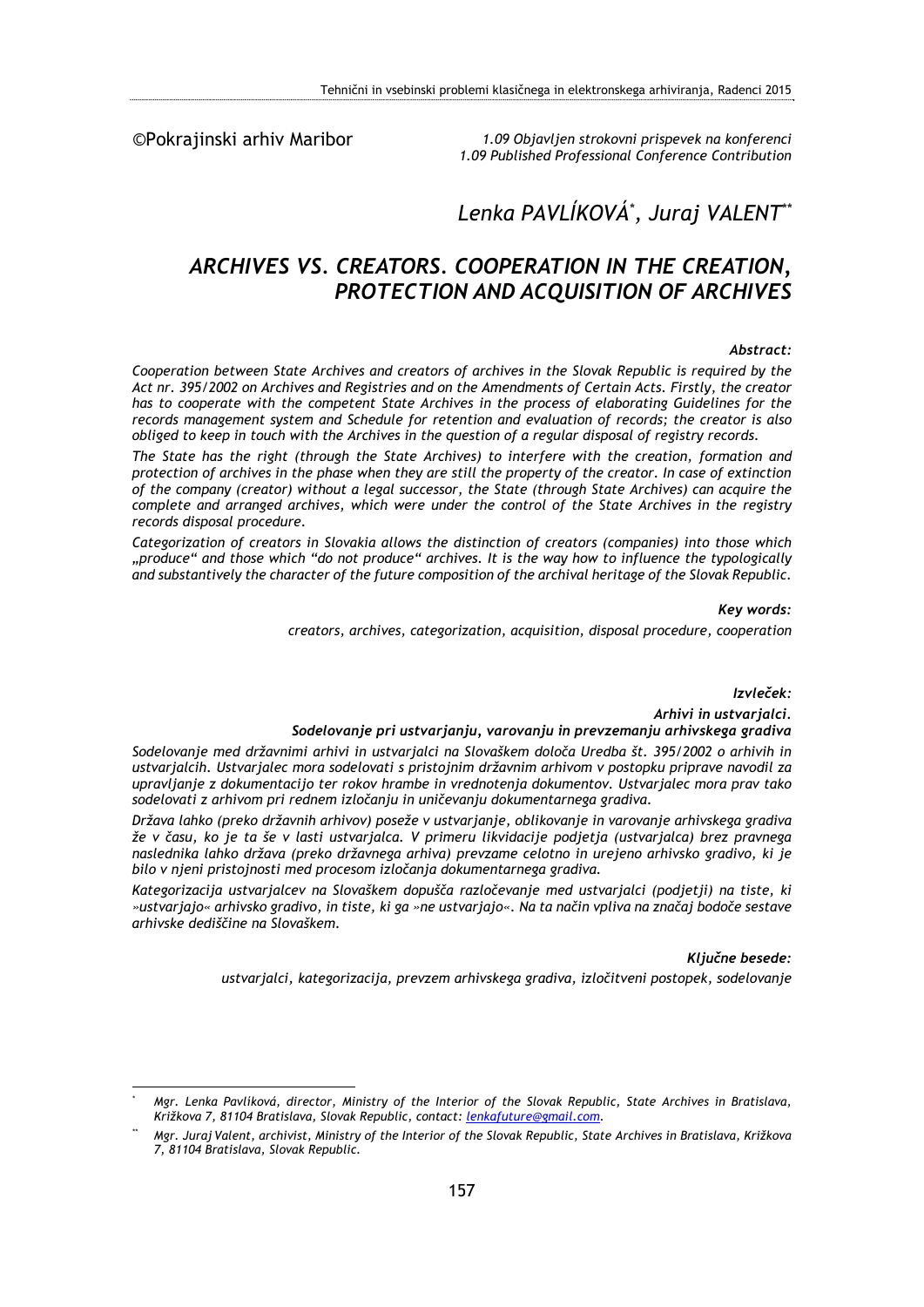## **1 ARCHIVES AND CREATORS**

The relationship between the Archives on the one, and the creator and possessor of archives on the other hand, is defined by the Act on Archives and Registries and on the Amendments of Certain Acts, no. 395/2002 Collection. This Act defines rights and obligations of the creators of registry records and archives; rights and obligations of the possessors of archives and **rights and obligations of the founders of the** State or Private Archives. The Act also specifies the subjects of the Archives - Creator relation.

- Archives are a specialised workplace that acquires, registers, and processes archives
- Creator of archives is a legal or physical person producing records with archival value

The Ministry of the Interior through the State Archives executes the control over the compliance with the provisions of the Act. Archives in Slovakia are, according to the Act, divided into Public and Private Archives.

**Public Archives are:** 

- State Central Archives and State Archives with regional territorial competence,
- Archives of state authorities, state budgetary organisations and state contributory organisations,
- Municipal Archives and the Archives of self-government regions,
- Archives of legal persons stipulated by law,
- Archives of legal persons and Archives of physical persons that represent public administration authorities.

**Private Archives are** 

archives of legal persons and Archives of physical persons.

The result of cooperation between the creators and State Archives is a wellfunctioning records management system, well-created and protected archives and archival fonds. The cooperation consists of four phases:

- 1) establishment of the creator,
- 2) approval of the records Schedule,
- 3) disposal procedure,
- 4) transfer of archives, purchase/sale of documents.

### **1.1 The establishment of the creator**

Shortly after its "birth", the legal person is obliged to ask the State Archives for classification into one of the three groups of creators (process of categorization). The task of the State Archives, Department of Pre-archival care is to evaluate the importance of the new creator and its potential for the creation and formation of registry records with a permanent documentary value for the history of Slovakia and Slovaks. After assessing certain criteria, the State Archives decides about the inclusion of the creator to one of the categories: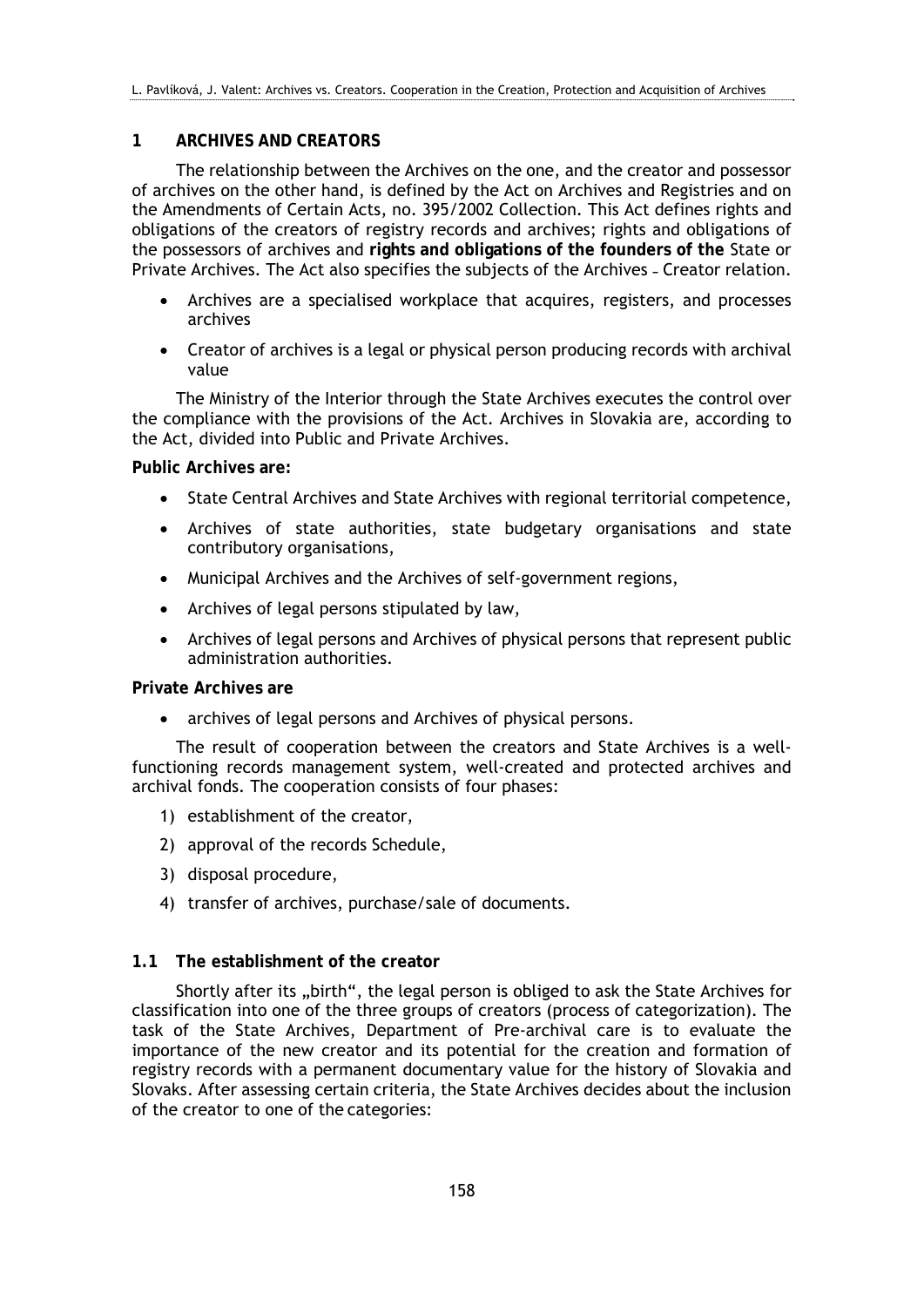**1.st category** includes public authorities, local governments, public institutions, legal persons established by law and legal persons established by public authorities. The creators in this category produce the most important archives;

**2.nd category** includes entities established by the Ministry, e. i. business corporations, churches and religious communities, legal persons established by government producing records with a permanent documentary value;

**3.rd category** includes creators whose records have no archival value. These are mostly small business owners, entrepreneurs etc.<sup>1</sup>

#### **1.2 Approval of the records Schedule**

Categorization brings some obligations for the creators of registry records, including the obligation to create a records Schedule and submit it to the State Central Archives or to the State Archives with regional territorial competence for approval. A registry creator, who is a public administration authority, a legal person established by a public administration authority, a legal person stipulated by law or a legal person and whose role is governed by law, is obliged to create also guidelines for registry administration. The elaboration of the registry records Schedule leads to making a decision on whose records have permanent documentary value and in the future, after the disposal procedure, will be transferred to the State Archives.

#### **1.3 The disposal procedure**

The third phase of the Archives - creator relation is the disposal procedure. According to the Act 395/2002 Coll. every creator is obliged to regularly dispose records but only upon approval given by the State Archives. The creator submits a list of records with expired retention periods for disposal. If any of the registry records with an expired retention period are still needed, the extension of the retention period can be discussed within the disposal procedure. The registry creator must not include registry records with an unexpired retention period into the recommendation for the disposal of registry records. In the disposal proposal, the registry creator includes two lists:

- a) a list of registry records subject groups proposed for transfer to the Archives,
- b) a list of registry records subject groups proposed for disposal.

The disposal procedure begins upon the presentation of a disposal proposal. If the disposal proposal complies with all requirements, the State Archives appraises the documentary value of registry records and makes a decision on

- a) the disposal of registry records after the expiry of their retention periods,
- b) the permanent documentary value of registry records and the date of their transfer to the Archives,
- c) whether the registry creator is allowed to arrange the destruction of registry records without permanent documentary value.

<sup>1</sup> *1 Decree nr. 628/2002 of the Ministry of the Interior of the Slovak Republic by which certain provisions of the Act on Archives and Registries and on the Amendments of Certain Acts are executed, § 4.*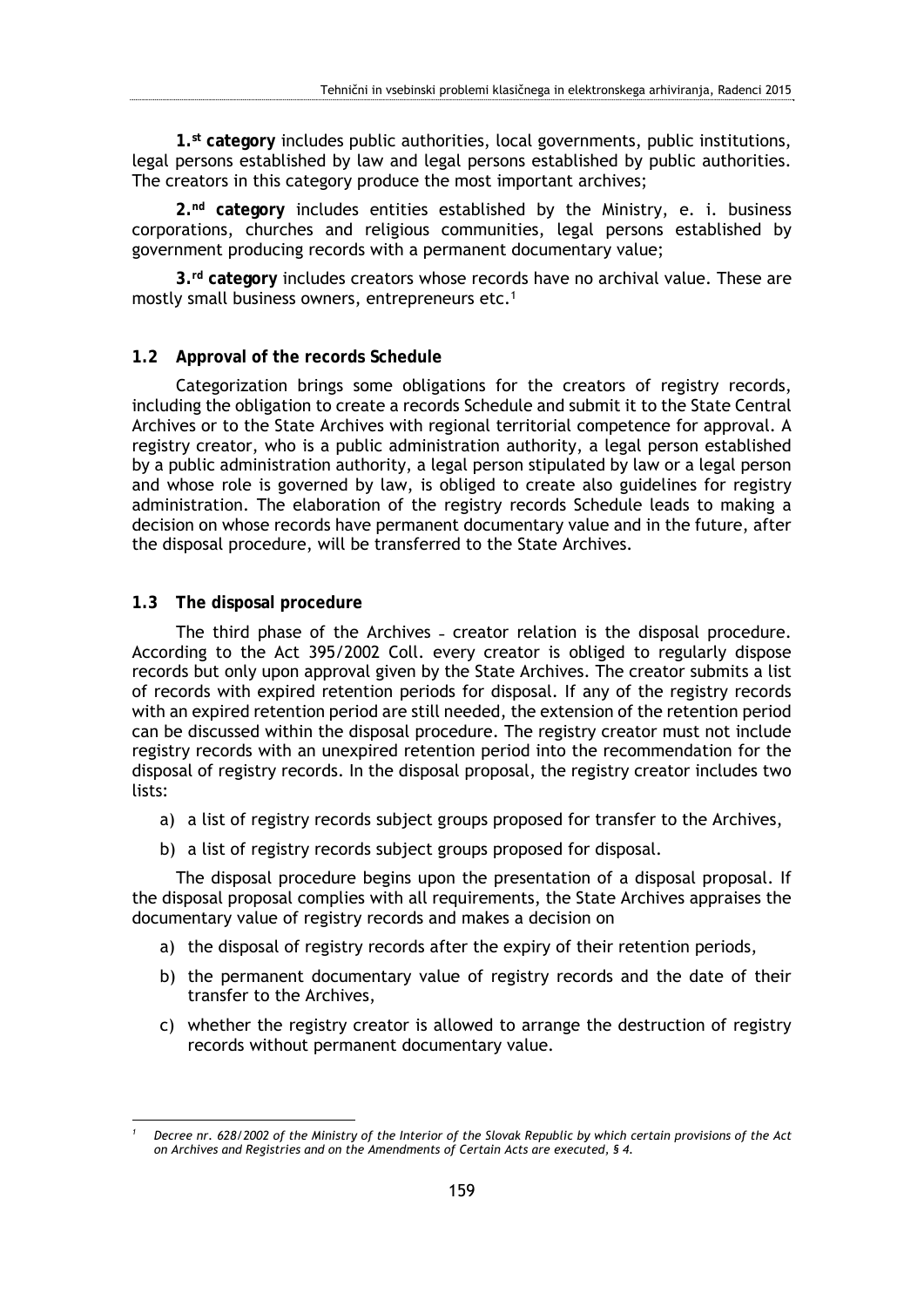After this procedure, archives are stored in the State Archives. If the creator does not establish its own archives, documents with archival value have to be stored separately from other registry records in the storage space. It is caused by problems with storages space of State Archives (Mišovič, 1999, 34). The State Archives retains the right and the obligation to control these documents. In the disposal procedure, State Archives have the option to reclassify records between categories and the creator is obliged to respect all changes. The task of Archives is to sensitively select, appraise and correctly assess the value of records submitted to the disposal procedure (Vrtel, 1992). The criteria that define the documentary value of the records is provided by the supplementary Decree nr. 628/2002 of the Ministry of the Interior of the Slovak Republic by which certain provisions of the Act on Archives and Registries and on the Amendments of Certain Acts are executed.<sup>2</sup> The criteria are mainly: content, importance of the creator, the period of the creation of the record, uniqueness, embodiment, credibility of the record, completeness of structured data etc.

In case of inadequate protection, lack of material, technical, spatial or personal provisions, the State Archives decides on the forced custody of archives. If the Ministry places a measure intended for the protection of archives on the possessor of archives, or on the founder of archives, after the termination of forced custody, which he did not fulfil, the Ministry is entitled to dispossess these archives. Archives are only dispossessed into the state proprietorship for a reasonable compensation, in an amount determined by an expert. The transfer of proprietorship and level of compensation forms an integral part of the statement of the decision on dispossession (Act on Archives, 2002, § 8).

#### **1.4 The transfer of archives, purchase/sale of documents**

1

The highlight of the cooperation between Archives and creators is the moment when the archives are transferred to the State Archives.

Mostly, we are speaking about permanent archival storage. In the case of state institutions, public administration institutions and ministries, the transfer the archives is usually executed after the disposal procedure or after the extinction of that institution.

Other creators transfer registry records with permanent documentary value to the State Archives after their extinction without a legal successor. In practice, it is one of the main obligations of private or legal entities – to ensure the storage of registry records and archives (Act on Archives, 2002, § 16). Archives are transferred to the State Archives by a liquidator, bankruptcy administrator or other authorized person. The cost, related to the transfer to the Archives after the completion of the disposal procedure, is covered by the registry creator. Archives acquire archives from the registry creator, together with finding aids, according to guidelines for registry administration. Archives are allowed to refuse the acquisition of archives, if these are not arranged according to the records schedule of the registry creator or when documents are not stored in special archival boxes. It also specifies a period for the arrangement of archives.

In addition to cooperation with the creator of archives, the State Archives has to solve the cooperation with the possessors of the archives. In contrast to the creator,

*<sup>2</sup> Decree nr. 628/2002 of the Ministry of the Interior of the Slovak Republic by which certain provisions of the Act on Archives and Registries and on the Amendments of Certain Acts are executed, §1 – 8.*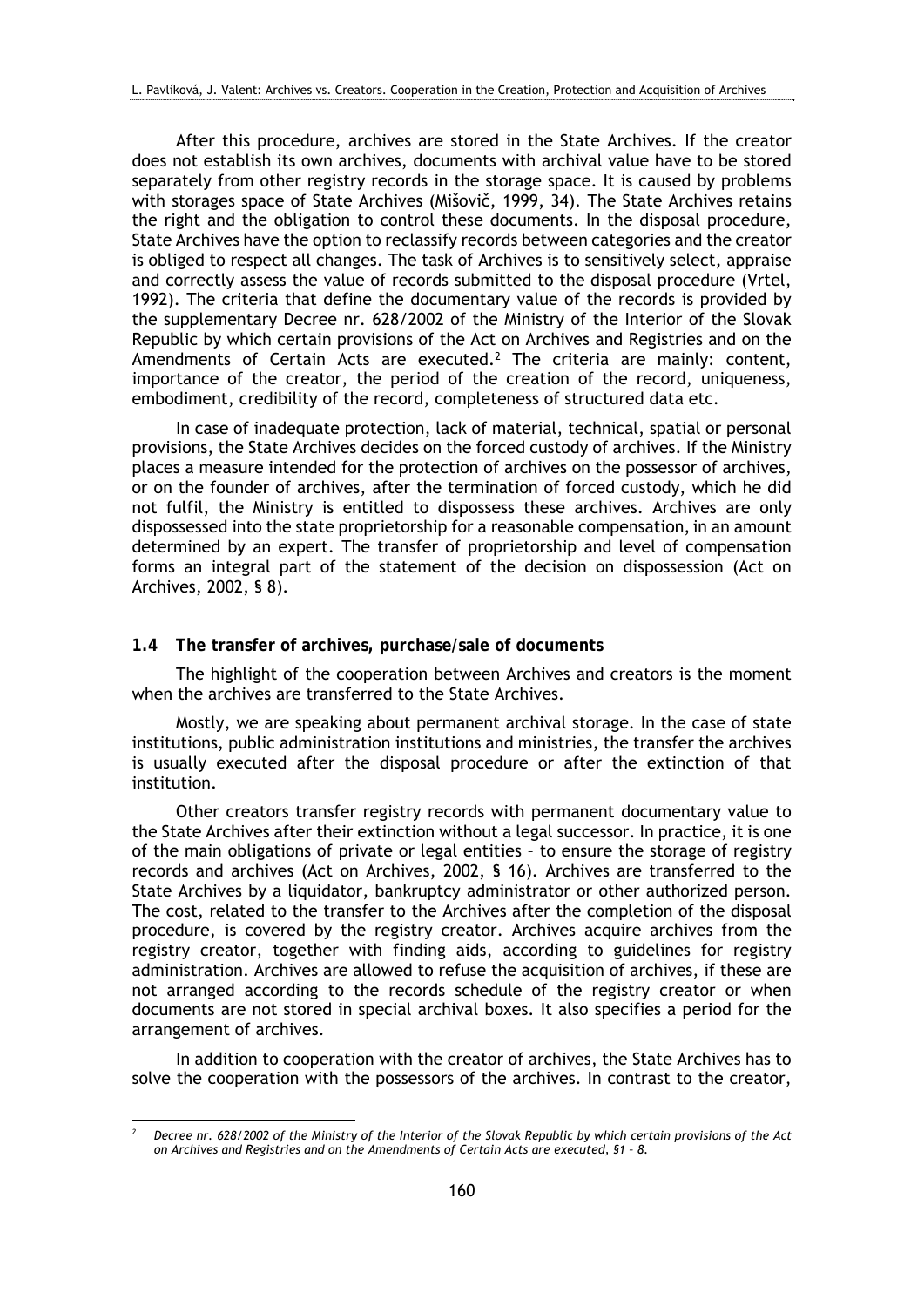the possessor is not necessarily also the creator of records and archives. Archives can be transferred to the private ownership in different ways: inheritance, purchase, disregarding of the right of pre-emption first refusal of the state etc. These private archives are, with other archives, a part of the archival heritage of the Slovak Republic and in the broader context a part of the Cultural Heritage of the Slovak Republic. It is in the interest of the State Archives to register and repurchase these documents. The State Archives, in accordance with the ownership rights, determines the rights and obligations of the possessor of such documents.

**The possessor of archives is entitled:** 

- to use information, advisory and expert-methodological services provided by the Ministry,
- to ask the Ministry for a financial contribution intended for the protection of archives,
- to ask the Ministry for the provision of the conservation or restoration of archives, whilst the possessor of archives bears the cost incurred for the conservation or restoration,
- to transfer the proprietorship of archives within the territory of the Slovak Republic, provided that the state did not exercise its right for pre-emption. If it concerns foreign archives, it may also transfer the proprietorship outside the territory of the Slovak Republic.

**The possessor of archives** is obliged:

- to submit the archives to the State Archives pursuant for their recording into the Archival Heritage Register,
- to provide the protection of archives, especially their conservation or restoration, if required by their physical state,
- to allow the execution of professional state supervision and to provide for any necessary collaboration,
- to permit the forced custody of archives, for the necessary time,
- to offer the archives to the Ministry in accordance with its right of pre-emption or for contracted custody, provided that he is not capable of providing their protection, whilst a price proposal forms an integral part of the offer,
- to inform the State Archives recording the archives, of any change of their possessor or holder, change in the place of their location, their loss, theft, repossession, damage or destruction;
- upon the transfer of proprietorship to archives, to inform the new possessor about restrictions on their permanent removal. (Act on Archives, 2002, § 8)

The cooperation between the **State Archives and the possessor** of documents is carried out mainly at the level of the sale (purchase) of archives. Since the State Archives in Slovakia have no legal personality and their own resources, acquisitions are financed from the budget of the Ministry. Each State Archives has established a committee of archivists. The general public can offer archives for the purchase (sale) to this committee.

The committee evaluates the condition, character and value of documents. The value is determined by several criteria, for example: binding of a document to a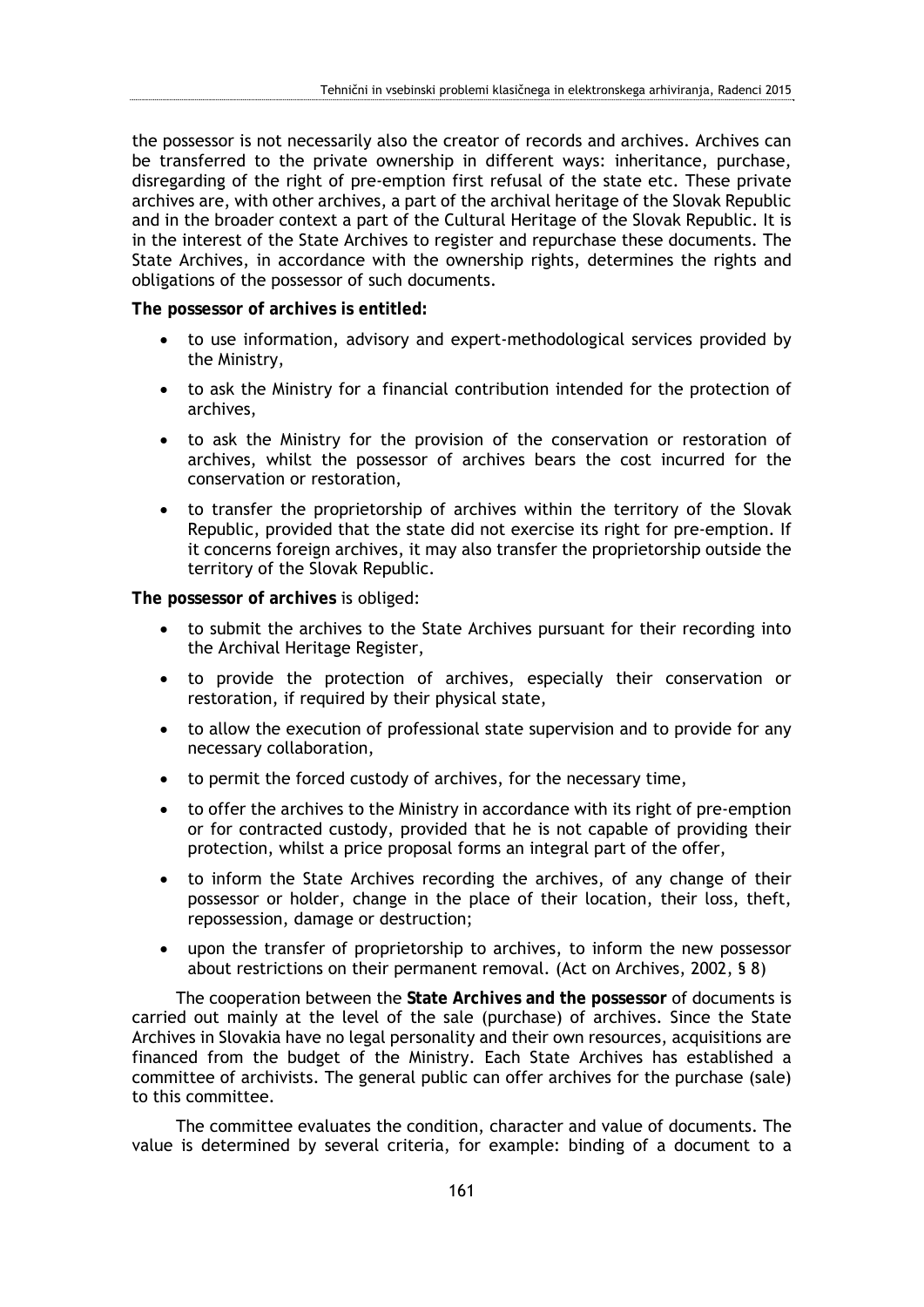specific region, importance of the company or importance of the possessor of the document. The committee also appraises the visual design and content of the document. Members of the committee evaluate the offer and recommend / do not recommend the purchase of documents. Committee also proposes the price for the documents. In practice, the Archives face exaggerated financial claims of the sellers. Oftenthe seller is not satisfied with the offered price, but the Archives cannot offer more. The state's right of pre-emption expires in that moment. Documents remain in the evidence of archival heritage, but can be sold to everyone. However, t possessor has to inform the State to whom the document was sold (Act on Archives, 2002, § 3).

Less frequent form of cooperation between State Archives and the possessors of documents is offering archives to the Archives for free. This way of complementarity of archival heritage of the Slovak Republic is most often realized through donations. This way the State acquires fragments of archival fonds, collections and documents of important people from public life.

#### **2 CONCLUSION**

Cooperation between the State Archives and creators and possessor of archives seems to be a very good way of creating high quality and valuable content of Archival Heritage of the Slovak Republic. Close cooperation, support and advice from the Archives' side helps creating high-quality documents also in private Archives. The cooperation is bilaterally advantageous. Free services, methodological help, consulting and education of creators of archives, as well as requiring compliance with the law and regulations, helps to keep high quality registry administration and also helps to create good conditions for the formation and protection of archives. The benefit for State Archives is the possibility to directly influence the formation of interesting, valuable and historically consumable archival fonds.

#### **LITERATURE**

- Act on Archives and Registries and on the Amendments of Certain Acts (2002). No. 395/2002.
- Decree nr. 628/2002 of the Ministry of the Interior of the Slovak Republic. (2002).
- Mišovič, M. (1999): Predarchívna starostlivosť. Príručka archivára. PT Servis s r. o.
- Vrtel, L. (1992). *Predarchívna starostlivosť = spisová služba?* Fórum archivárov, III, 1992, č. 5.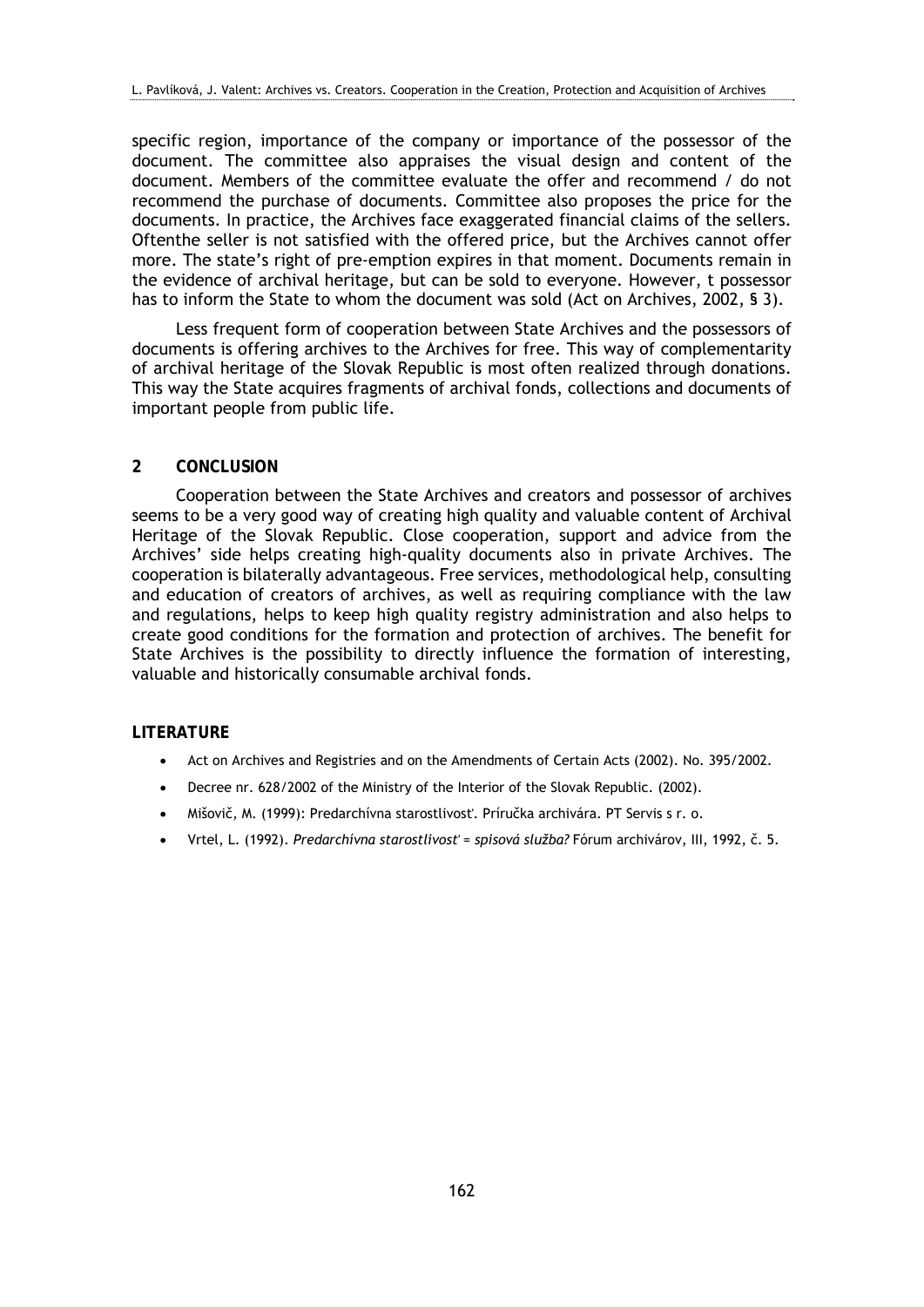#### **POVZETEK**

<u>.</u>

## *Lenka PAVLÍKOVÁ\* , Juraj VALENT\*\**

### **ARHIVI IN USTVARJALCI. SODELOVANJE PRI USTVARJANJU, VAROVANJU IN PREVZEMANJU ARHIVSKEGA GRADIVA**

Odnose med Arhivi na eni in ustvarjalci in lastniki arhivskega gradiva na drugi strani ureja Uredba o arhivih in ustvarjalcih št. 395/2002. Uredba določa pravice in dolžnosti ustvarjalcev dokumentarnega in arhivskega gradiva, pravice in dolžnosti lastnikov arhivskega gradiva ter pravice in dolžnosti ustanoviteljev državnih ali zasebnih arhivov. Uredba prav tako določa odnos med arhivom in ustvarjalcem. Prispevek obravnava tri nivoje tega odnosa.

Prvi nivo je vrednotenje pomembnosti novega ustvarjalca in njegov potencial za ustvarjanje dokumentarnega gradiva s trajno vrednostjo za zgodovino Slovaške in Slovakov. Po vrednotenju po kriterijih odloči državni arhiv o vključitvi ustvarjalca v eno izmed treh kategorij. Kategorizacija ustvarjalca prinaša zanj določene dolžnosti, med njimi tudi obvezno pripravo klasifikacijskega načrta, ki ga predložijo osrednjemu državnemu arhivu ali državnemu arhivu z regionalno pristojnostjo v odobritev (drugi nivo sodelovanja).

Tretji nivo odnosa med arhivom in ustvarjalcem predstavlja izločitveni postopek. Glede na uredbo mora vsak ustvarjalec, po odobritvi s strani državnega arhiva, redno izločati dokumentarno gradivo. Ustvarjalec arhivu predloži seznam dokumentarnega gradiva, ki so mu potekli roki hrambe. Med tem procesom ima državni arhiv možnost preklasificirati določene kategorije gradiva, ustvarjalec pa mora te spremembe upoštevati. Po tem postopku ustvarjalec arhivsko gradivo shrani v arhiv. Če ustvarjalec nima lastnega arhiva, mora biti arhivsko gradivo ločeno od dokumentarnega v prostoru za hrambo.

Vrh sodelovanja med arhivom in ustvarjalcev pa predstavlja trenutek predaje arhivskega gradiva v državni arhiv. V večini primerov gre za trajno arhivsko hrambo. V primeru državnih institucij, javne uprave in ministrstev se predaja arhivskega gradiva izvede takoj po izločitvenem postopku ali po ukinitvi institucije. Drugi ustvarjalci predajajo arhivsko gradivo po njihovi ukinitvi brez pravnega naslednika.

Državni arhivi morajo sodelovati ne samo z ustvarjalci arhivskega gradiva, temveč tudi z lastniki arhivskega gradiva. Lastnik arhivskega gradiva ni nujno tudi njegov ustvarjalec. Arhivsko gradivo pride v zasebno lastništvo na različne načine: z dediščino, nakupom, neupoštevanjem predkupne pravice ali z odklonitvijo le-te s strani države itd. Takšno arhivsko gradivo je prav tako arhivska dediščina Slovaške republike.

Sodelovanje med državnimi arhivi in lastniki gradiva se običajno izvaja na nivoju nakupa (prodaje) arhivskega gradiva. Ker državni arhivi na Slovaškem niso pravne osebe in nimajo svojih sredstev, financira odkupe ministrstvo. Vsak državni arhiv je

*<sup>\*</sup> Mag. Lenka Pavlíková, direktorica, Ministrstvo za notranje zadeve Republike Slovaške, Državi arhiv v Bratislavi, Križkova 7, 81104 Bratislava, Slovaška, kontakt: lenkafuture@gmail.com.* 

*<sup>\*\*</sup> Mag. Juraj Valent, arhivist, Ministrstvo za notranje zadeve Republike Slovaške, Državi arhiv v Bratislavi, Križkova 7, 81104 Bratislava, Slovaška.*